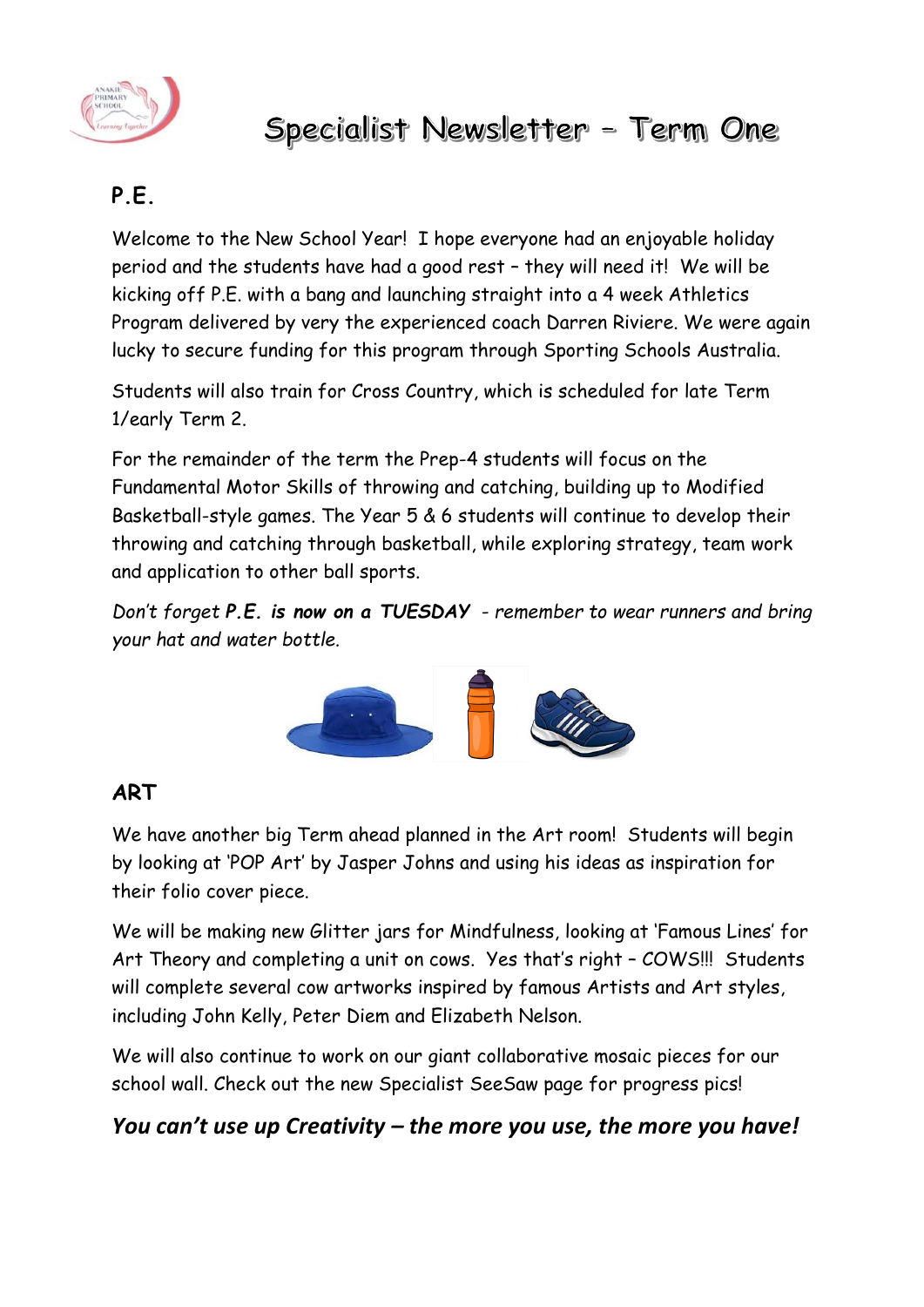**The Anakie PE & Art program now has SeeSaw!! QR codes will be handed out in week 1 for families to connect. Make sure to check your accounts regularly to see what we have been up to!**

From Mrs Thompson

## **Indonesian**

Welcome back to another year of Indonesian language and cultural education! I was so pleased when several students approached me on day one this term to say they had been practising speaking some Indonesian at home and had even learned how to say something new. What an amazing effort, hebat sekali!

This term in Indonesian class we are doing a quick recap of common Indonesian greetings and phrases before moving into exploring sports and games in Indonesia. We will look at more common sports as well as a few traditional games played by Indonesian children. The lower year levels will also be learning colours and how to introduce themselves to others. Bring on a big year of Indonesian studies!

From Miss Pickering



**MARC Library 2022**



Welcome to Term 1, 2022 MARC! I hope all staff, students and families had a wonderful summer holiday. I am looking forward to seeing all of you smiling faces back in week 3 at Anakie PS!

This term in MARC we will explore and respond to a range of texts through performing arts and process drama. In P-2 we will look at Eric Carle's collection